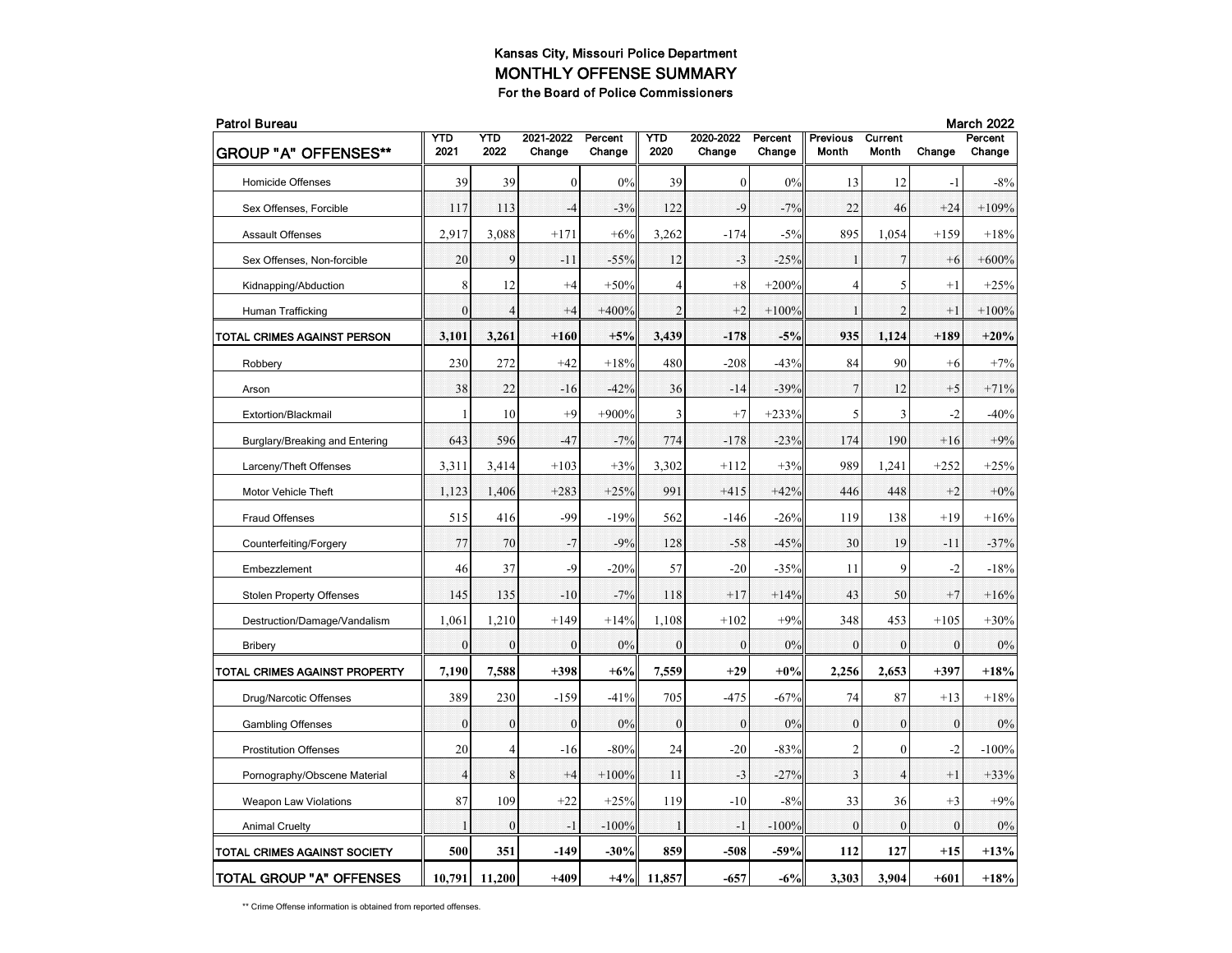| <b>Central Patrol</b>           |                |                |                     |                   |                |                     |                   |                          |                                | <b>March 2022</b> |                   |  |
|---------------------------------|----------------|----------------|---------------------|-------------------|----------------|---------------------|-------------------|--------------------------|--------------------------------|-------------------|-------------------|--|
| <b>GROUP "A" OFFENSES**</b>     | YTD<br>2021    | YTD<br>2022    | 2021-2022<br>Change | Percent<br>Change | YTD<br>2020    | 2020-2022<br>Change | Percent<br>Change | <b>Previous</b><br>Month | <b>Current</b><br><b>Month</b> | Change            | Percent<br>Change |  |
| <b>Homicide Offenses</b>        | $\tau$         | $\overline{2}$ | $-5$                | $-71%$            | 6              | $-4$                | $-67%$            | $\boldsymbol{0}$         | $\mathbf{0}$                   | $\overline{0}$    | 0%                |  |
| Sex Offenses, Forcible          | 34             | 25             | $-9$                | $-26%$            | 28             | $-3$                | $-11\%$           | $\overline{4}$           | 12                             | $+8$              | $+200%$           |  |
| <b>Assault Offenses</b>         | 603            | 697            | $+94$               | $+16%$            | 692            | $+5$                | $+1\%$            | 190                      | 255                            | $+65$             | $+34%$            |  |
| Sex Offenses, Non-forcible      | $\overline{7}$ | $\mathbf{1}$   | $-6$                | $-86%$            | $\overline{2}$ | $-1$                | $-50%$            | $\mathbf{0}$             | $\mathbf{0}$                   | $\boldsymbol{0}$  | 0%                |  |
| Kidnapping/Abduction            | 1              | 3              | $+2$                | $+200%$           | $\mathbf{1}$   | $+2$                | $+200%$           | 1                        | $\overline{2}$                 | $+1$              | $+100%$           |  |
| Human Trafficking               | $\mathbf{0}$   | $\mathbf{0}$   | $\mathbf{0}$        | 0%                | $\mathbf{1}$   | $-1$                | $-100%$           | $\mathbf{0}$             | $\mathbf{0}$                   | $\mathbf{0}$      | 0%                |  |
| TOTAL CRIMES AGAINST PERSON     | 652            | 728            | $+76$               | $+12%$            | 729            | $-1$                | $-0%$             | 195                      | 269                            | $+74$             | $+38%$            |  |
| Robbery                         | 67             | 74             | $+7$                | $+10%$            | 134            | $-60$               | $-45%$            | 25                       | 28                             | $+3$              | $+12%$            |  |
| Arson                           | $\overline{7}$ | 3              | $-4$                | $-57%$            | 8              | $-5$                | $-63%$            | $\bf{0}$                 | 3                              | $+3$              | $+300%$           |  |
| Extortion/Blackmail             | 1              | $\mathbf{0}$   | $-1$                | $-100%$           | $\mathbf{1}$   | $-1$                | $-100%$           | $\mathbf{0}$             | $\theta$                       | $\boldsymbol{0}$  | $0\%$             |  |
| Burglary/Breaking and Entering  | 139            | 122            | $-17$               | $-12%$            | 199            | $-77$               | $-39%$            | 41                       | 35                             | $-6$              | $-15%$            |  |
| Larceny/Theft Offenses          | 943            | 1,216          | $+273$              | $+29%$            | 978            | $+238$              | $+24%$            | 357                      | 434                            | $+77$             | $+22%$            |  |
| Motor Vehicle Theft             | 283            | 396            | $+113$              | $+40%$            | 213            | $+183$              | $+86%$            | 118                      | 140                            | $+22$             | $+19%$            |  |
| <b>Fraud Offenses</b>           | 108            | 83             | $-25$               | $-23%$            | 116            | $-33$               | $-28%$            | 19                       | 25                             | $+6$              | $+32%$            |  |
| Counterfeiting/Forgery          | 16             | 16             | $\mathbf{0}$        | 0%                | 34             | $-18$               | $-53%$            | $\overline{7}$           | $\overline{4}$                 | $-3$              | $-43%$            |  |
| Embezzlement                    | 8              | 7              | $-1$                | $-13%$            | 12             | $-5$                | $-42%$            | $\mathfrak{2}$           | 3                              | $+1$              | $+50%$            |  |
| <b>Stolen Property Offenses</b> | 19             | 33             | $+14$               | $+74%$            | 15             | $+18$               | $+120%$           | 13                       | 11                             | $-2$              | $-15%$            |  |
| Destruction/Damage/Vandalism    | 309            | 422            | $+113$              | $+37%$            | 288            | $+134$              | $+47%$            | 129                      | 138                            | $+9$              | $+7%$             |  |
| <b>Bribery</b>                  | $\mathbf{0}$   | $\mathbf{0}$   | $\overline{0}$      | 0%                | $\mathbf{0}$   | $\mathbf{0}$        | 0%                | $\mathbf{0}$             | $\theta$                       | $\mathbf{0}$      | 0%                |  |
| TOTAL CRIMES AGAINST PROPERTY   | 1,900          | 2,372          | $+472$              | $+25%$            | 1,998          | $+374$              | $+19%$            | 711                      | 821                            | $+110$            | $+15%$            |  |
| Drug/Narcotic Offenses          | 74             | 73             | $-1$                | $-1\%$            | 210            | $-137$              | $-65%$            | 21                       | 24                             | $+3$              | $+14%$            |  |
| <b>Gambling Offenses</b>        | $\mathbf{0}$   | $\mathbf{0}$   | $\overline{0}$      | 0%                | $\mathbf{0}$   | $\boldsymbol{0}$    | 0%                | $\mathbf{0}$             | $\mathbf{0}$                   | $\mathbf{0}$      | $0\%$             |  |
| <b>Prostitution Offenses</b>    | $\overline{2}$ | $\mathbf{0}$   | $-2$                | $-100%$           | 4              | $-4$                | $-100%$           | $\mathbf{0}$             | $\mathbf{0}$                   | $\boldsymbol{0}$  | 0%                |  |
| Pornography/Obscene Material    | $\mathbf{1}$   | $\overline{2}$ | $+1$                | $+100%$           | $\mathbf{1}$   | $+1$                | $+100%$           | $\mathbf{0}$             | 1                              | $+1$              | $+100%$           |  |
| <b>Weapon Law Violations</b>    | 20             | 30             | $+10$               | $+50%$            | 21             | $+9$                | $+43%$            | 12                       | $\tau$                         | $-5$              | $-42%$            |  |
| <b>Animal Cruelty</b>           | $\mathbf{1}$   | $\theta$       | $-1$                | $-100%$           | $\theta$       | $\theta$            | $0\%$             | $\theta$                 | $\theta$                       | $\theta$          | 0%                |  |
| TOTAL CRIMES AGAINST SOCIETY    | 97             | 105            | $+8$                | $+8%$             | 236            | $-131$              | $-56%$            | 33                       | 32                             | $-1$              | $-3%$             |  |
| <b>TOTAL GROUP "A" OFFENSES</b> | 2,649          | 3,205          | $+556$              | $+21%$            | 2,963          | $+242$              | $+8%$             | 939                      | 1,122                          | $+183$            | $+19%$            |  |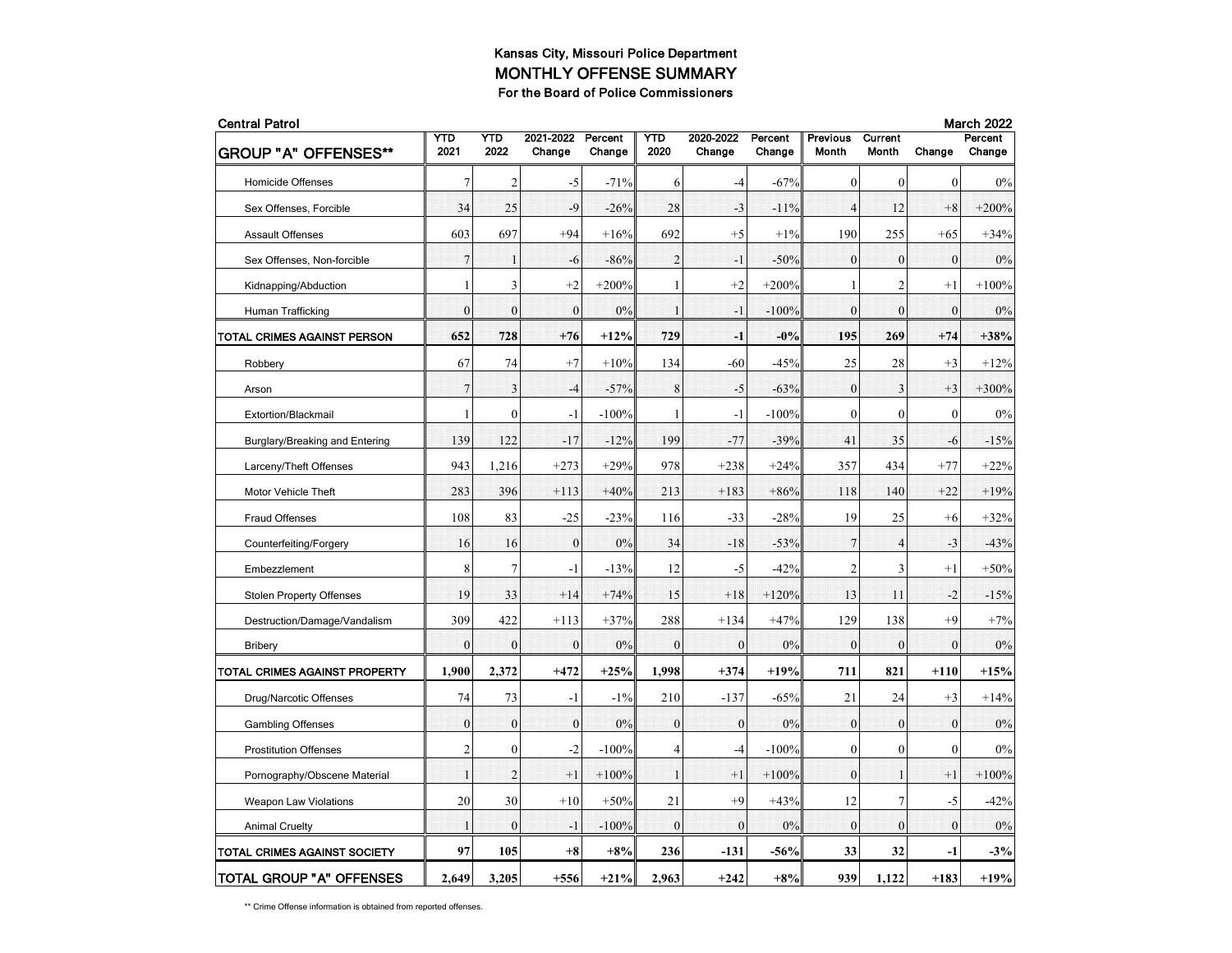| <b>Metro Patrol</b>             |                  |                  |                     |                   |                |                     |                   |                          |                         | <b>March 2022</b> |                   |  |
|---------------------------------|------------------|------------------|---------------------|-------------------|----------------|---------------------|-------------------|--------------------------|-------------------------|-------------------|-------------------|--|
| <b>GROUP "A" OFFENSES**</b>     | YTD<br>2021      | YTD<br>2022      | 2021-2022<br>Change | Percent<br>Change | YTD<br>2020    | 2020-2022<br>Change | Percent<br>Change | <b>Previous</b><br>Month | Current<br><b>Month</b> | Change            | Percent<br>Change |  |
| <b>Homicide Offenses</b>        | 10               | 5                | $-5$                | $-50%$            | 8              | $-3$                | $-38%$            | 1                        | $\mathbf{0}$            | $-1$              | $-100%$           |  |
| Sex Offenses, Forcible          | 17               | 19               | $+2$                | $+12%$            | 21             | $-2$                | $-10%$            | 5                        | 6                       | $+1$              | $+20%$            |  |
| <b>Assault Offenses</b>         | 711              | 730              | $+19$               | $+3%$             | 733            | $-3$                | $-0\%$            | 221                      | 232                     | $+11$             | $+5%$             |  |
| Sex Offenses, Non-forcible      | $\mathbf 1$      | $\boldsymbol{0}$ | $-1$                | $-100%$           | $\mathbf{1}$   | $-1$                | $-100%$           | $\mathbf{0}$             | $\mathbf{0}$            | $\mathbf{0}$      | 0%                |  |
| Kidnapping/Abduction            | $\mathbf{0}$     | 4                | $+4$                | $+400%$           | 1              | $+3$                | $+300%$           | $\mathbf{0}$             | 1                       | $+1$              | $+100%$           |  |
| Human Trafficking               | $\theta$         |                  | $+1$                | $+100%$           | $\theta$       | $+1$                | $+100%$           | $\mathbf{0}$             | $\theta$                | $\theta$          | 0%                |  |
| TOTAL CRIMES AGAINST PERSON     | 739              | 758              | $+19$               | $+3%$             | 764            | -6                  | $-1\%$            | 227                      | 239                     | $+12$             | $+5%$             |  |
| Robbery                         | 48               | 56               | $+8$                | $+17%$            | 82             | $-26$               | $-32%$            | 21                       | 15                      | -6                | $-29%$            |  |
| Arson                           | 5                | 6                | $+1$                | $+20%$            | 11             | $-5$                | $-45%$            | $\overline{2}$           | 3                       | $+1$              | $+50%$            |  |
| Extortion/Blackmail             | $\mathbf{0}$     | $\overline{2}$   | $+2$                | $+200%$           | $\mathfrak{2}$ | $\mathbf{0}$        | 0%                | $\mathbf{0}$             | $\overline{c}$          | $+2$              | $+200%$           |  |
| Burglary/Breaking and Entering  | 154              | 144              | $-10$               | $-6%$             | 160            | $-16$               | $-10%$            | 36                       | 43                      | $+7$              | $+19%$            |  |
| Larceny/Theft Offenses          | 514              | 485              | $-29$               | $-6%$             | 473            | $+12$               | $+3%$             | 135                      | 181                     | $+46$             | $+34%$            |  |
| Motor Vehicle Theft             | 167              | 202              | $+35$               | $+21%$            | 172            | $+30$               | $+17%$            | 69                       | 64                      | $-5$              | $-7%$             |  |
| <b>Fraud Offenses</b>           | 79               | 75               | $-4$                | $-5%$             | 80             | $-5$                | $-6%$             | 25                       | 22                      | $-3$              | $-12%$            |  |
| Counterfeiting/Forgery          | $\overline{7}$   | 19               | $+12$               | $+171%$           | 21             | $-2$                | $-10%$            | 8                        | $\overline{7}$          | $-1$              | $-13%$            |  |
| Embezzlement                    | $\overline{7}$   | 7                | $\mathbf{0}$        | 0%                | 17             | $-10$               | $-59%$            | 3                        | 1                       | $-2$              | $-67%$            |  |
| <b>Stolen Property Offenses</b> | 31               | 18               | $-13$               | $-42%$            | 21             | $-3$                | $-14%$            | 6                        | 6                       | $\theta$          | 0%                |  |
| Destruction/Damage/Vandalism    | 228              | 209              | $-19$               | $-8%$             | 195            | $+14$               | $+7%$             | 65                       | 79                      | $+14$             | $+22%$            |  |
| <b>Bribery</b>                  | $\overline{0}$   | $\mathbf{0}$     | $\overline{0}$      | 0%                | $\mathbf{0}$   | $\mathbf{0}$        | 0%                | $\mathbf{0}$             | $\mathbf{0}$            | $\mathbf{0}$      | 0%                |  |
| TOTAL CRIMES AGAINST PROPERTY   | 1,240            | 1,223            | $-17$               | $-1\%$            | 1,234          | $-11$               | $-1\%$            | 370                      | 423                     | $+53$             | $+14%$            |  |
| Drug/Narcotic Offenses          | 72               | 28               | -44                 | $-61%$            | 111            | $-83$               | $-75%$            | 12                       | 13                      | $+1$              | $+8%$             |  |
| <b>Gambling Offenses</b>        | $\Omega$         | $\mathbf{0}$     | $\mathbf{0}$        | 0%                | $\mathbf{0}$   | $\mathbf{0}$        | 0%                | $\mathbf{0}$             | $\mathbf{0}$            | $\mathbf{0}$      | 0%                |  |
| <b>Prostitution Offenses</b>    | $\boldsymbol{0}$ | $\boldsymbol{0}$ | $\mathbf{0}$        | 0%                | $\overline{c}$ | $-2$                | $-100%$           | $\boldsymbol{0}$         | $\mathbf{0}$            | $\theta$          | 0%                |  |
| Pornography/Obscene Material    | $\mathbf{0}$     | $\mathbf{1}$     | $+1$                | $+100%$           | 3              | $-2$                | $-67%$            | $\mathbf{1}$             | $\boldsymbol{0}$        | $-1$              | $-100%$           |  |
| <b>Weapon Law Violations</b>    | 18               | 24               | $+6$                | $+33%$            | 21             | $+3$                | $+14%$            | $\tau$                   | 8                       | $+1$              | $+14%$            |  |
| <b>Animal Cruelty</b>           | $\theta$         | $\mathbf{0}$     | $\theta$            | 0%                | $\theta$       | $\theta$            | 0%                | $\mathbf{0}$             | $\theta$                | $\theta$          | 0%                |  |
| TOTAL CRIMES AGAINST SOCIETY    | 90               | 53               | $-37$               | $-41%$            | 137            | -84                 | $-61%$            | 20                       | 21                      | $^{+1}$           | $+5%$             |  |
| TOTAL GROUP "A" OFFENSES        | 2,069            | 2,034            | $-35$               | $-2%$             | 2,135          | $-101$              | $-5%$             | 617                      | 683                     | $+66$             | $+11%$            |  |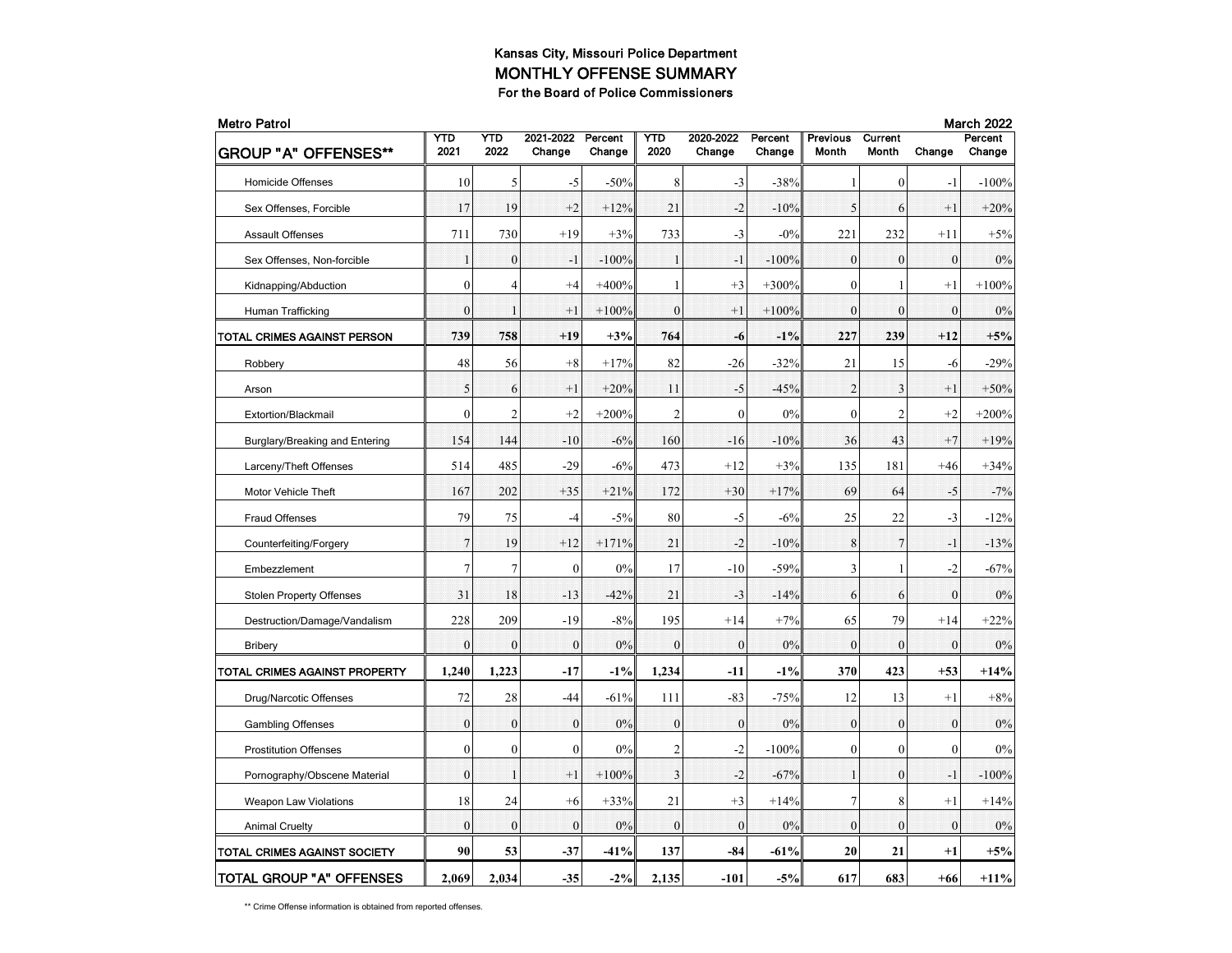| <b>East Patrol</b>              |                |                |                     |                   |              |                     |                   |                          |                         | <b>March 2022</b> |                   |  |
|---------------------------------|----------------|----------------|---------------------|-------------------|--------------|---------------------|-------------------|--------------------------|-------------------------|-------------------|-------------------|--|
| <b>GROUP "A" OFFENSES**</b>     | YTD<br>2021    | YTD<br>2022    | 2021-2022<br>Change | Percent<br>Change | YTD<br>2020  | 2020-2022<br>Change | Percent<br>Change | <b>Previous</b><br>Month | Current<br><b>Month</b> | Change            | Percent<br>Change |  |
| <b>Homicide Offenses</b>        | 12             | 19             | $+7$                | $+58%$            | 15           | $+4$                | $+27%$            | 7                        | 6                       | $-1$              | $-14%$            |  |
| Sex Offenses, Forcible          | 31             | 40             | $+9$                | $+29%$            | 36           | $+4$                | $+11\%$           | 6                        | 14                      | $+8$              | $+133%$           |  |
| <b>Assault Offenses</b>         | 789            | 832            | $+43$               | $+5%$             | 940          | $-108$              | $-11%$            | 260                      | 285                     | $+25$             | $+10%$            |  |
| Sex Offenses, Non-forcible      | $\overline{7}$ | $\overline{4}$ | $-3$                | $-43%$            | 8            | $-4$                | $-50%$            | $\mathbf{1}$             | 3                       | $+2$              | $+200%$           |  |
| Kidnapping/Abduction            | 5              | 1              | $-4$                | $-80%$            | 1            | $\mathbf{0}$        | 0%                | 1                        | $\theta$                | $-1$              | $-100%$           |  |
| Human Trafficking               | $\theta$       |                | $+1$                | $+100%$           | $\mathbf{1}$ | $\theta$            | 0%                | $\mathbf{1}$             | $\theta$                | $-1$              | $-100%$           |  |
| TOTAL CRIMES AGAINST PERSON     | 844            | 896            | $+52$               | $+6%$             | 1,000        | $-104$              | $-10%$            | 275                      | 308                     | $+33$             | $+12%$            |  |
| Robbery                         | 70             | 93             | $+23$               | $+33%$            | 160          | $-67$               | $-42%$            | 29                       | 34                      | $+5$              | $+17%$            |  |
| Arson                           | 26             | 10             | $-16$               | $-62%$            | 12           | $-2$                | $-17%$            | $\overline{4}$           | 5                       | $+1$              | $+25%$            |  |
| Extortion/Blackmail             | $\mathbf{0}$   | 4              | $+4$                | $+400%$           | $\mathbf{0}$ | $+4$                | $+400%$           | $\overline{c}$           | $\mathbf{0}$            | -2                | $-100%$           |  |
| Burglary/Breaking and Entering  | 163            | 135            | $-28$               | $-17%$            | 183          | $-48$               | $-26%$            | 45                       | 41                      | $-4$              | $-9%$             |  |
| Larceny/Theft Offenses          | 590            | 575            | $-15$               | $-3%$             | 676          | $-101$              | $-15%$            | 179                      | 188                     | $+9$              | $+5%$             |  |
| Motor Vehicle Theft             | 305            | 404            | $+99$               | $+32%$            | 251          | $+153$              | $+61%$            | 134                      | 119                     | $-15$             | $-11%$            |  |
| <b>Fraud Offenses</b>           | 84             | 63             | $-21$               | $-25%$            | 104          | -41                 | $-39%$            | 21                       | 23                      | $+2$              | $+10%$            |  |
| Counterfeiting/Forgery          | 9              | 15             | $+6$                | $+67%$            | 20           | $-5$                | $-25%$            | 6                        | $\overline{4}$          | $-2$              | $-33%$            |  |
| Embezzlement                    | 6              | 10             | $+4$                | $+67%$            | 9            | $+1$                | $+11%$            | 4                        | 2                       | $-2$              | $-50%$            |  |
| <b>Stolen Property Offenses</b> | 60             | 48             | $-12$               | $-20%$            | 59           | $-11$               | $-19%$            | 12                       | 20                      | $+8$              | $+67%$            |  |
| Destruction/Damage/Vandalism    | 241            | 242            | $+1$                | $+0\%$            | 304          | $-62$               | $-20%$            | 61                       | 94                      | $+33$             | $+54%$            |  |
| <b>Bribery</b>                  | $\overline{0}$ | $\mathbf{0}$   | $\overline{0}$      | 0%                | $\mathbf{0}$ | $\mathbf{0}$        | 0%                | $\mathbf{0}$             | $\mathbf{0}$            | $\mathbf{0}$      | 0%                |  |
| TOTAL CRIMES AGAINST PROPERTY   | 1,554          | 1,599          | $+45$               | $+3%$             | 1,778        | $-179$              | $-10%$            | 497                      | 530                     | $+33$             | $+7%$             |  |
| Drug/Narcotic Offenses          | 149            | 83             | -66                 | $-44%$            | 247          | $-164$              | $-66%$            | 26                       | 34                      | $+8$              | $+31%$            |  |
| <b>Gambling Offenses</b>        | $\theta$       | $\mathbf{0}$   | $\mathbf{0}$        | 0%                | $\mathbf{0}$ | $\mathbf{0}$        | 0%                | $\mathbf{0}$             | $\theta$                | $\theta$          | 0%                |  |
| <b>Prostitution Offenses</b>    | 10             | 1              | $-9$                | $-90%$            | 10           | $-9$                | $-90%$            | $\mathbf{1}$             | $\mathbf{0}$            | $-1$              | $-100%$           |  |
| Pornography/Obscene Material    | $\mathbf 1$    | $\overline{2}$ | $+1$                | $+100%$           | 3            | $-1$                | $-33%$            | $\mathbf{1}$             | $\mathbf{1}$            | $\mathbf{0}$      | $0\%$             |  |
| <b>Weapon Law Violations</b>    | 33             | 43             | $+10$               | $+30%$            | 45           | $-2$                | $-4%$             | 8                        | 19                      | $+11$             | $+138%$           |  |
| <b>Animal Cruelty</b>           | $\theta$       | $\mathbf{0}$   | $\theta$            | 0%                | $\theta$     | $\theta$            | 0%                | $\mathbf{0}$             | $\theta$                | $\theta$          | 0%                |  |
| TOTAL CRIMES AGAINST SOCIETY    | 193            | 129            | -64                 | $-33%$            | 305          | $-176$              | $-58%$            | 36                       | 54                      | $+18$             | $+50%$            |  |
| <b>TOTAL GROUP "A" OFFENSES</b> | 2,591          | 2,624          | $+33$               | $+1\%$            | 3,083        | $-459$              | $-15%$            | 808                      | 892                     | $+84$             | $+10%$            |  |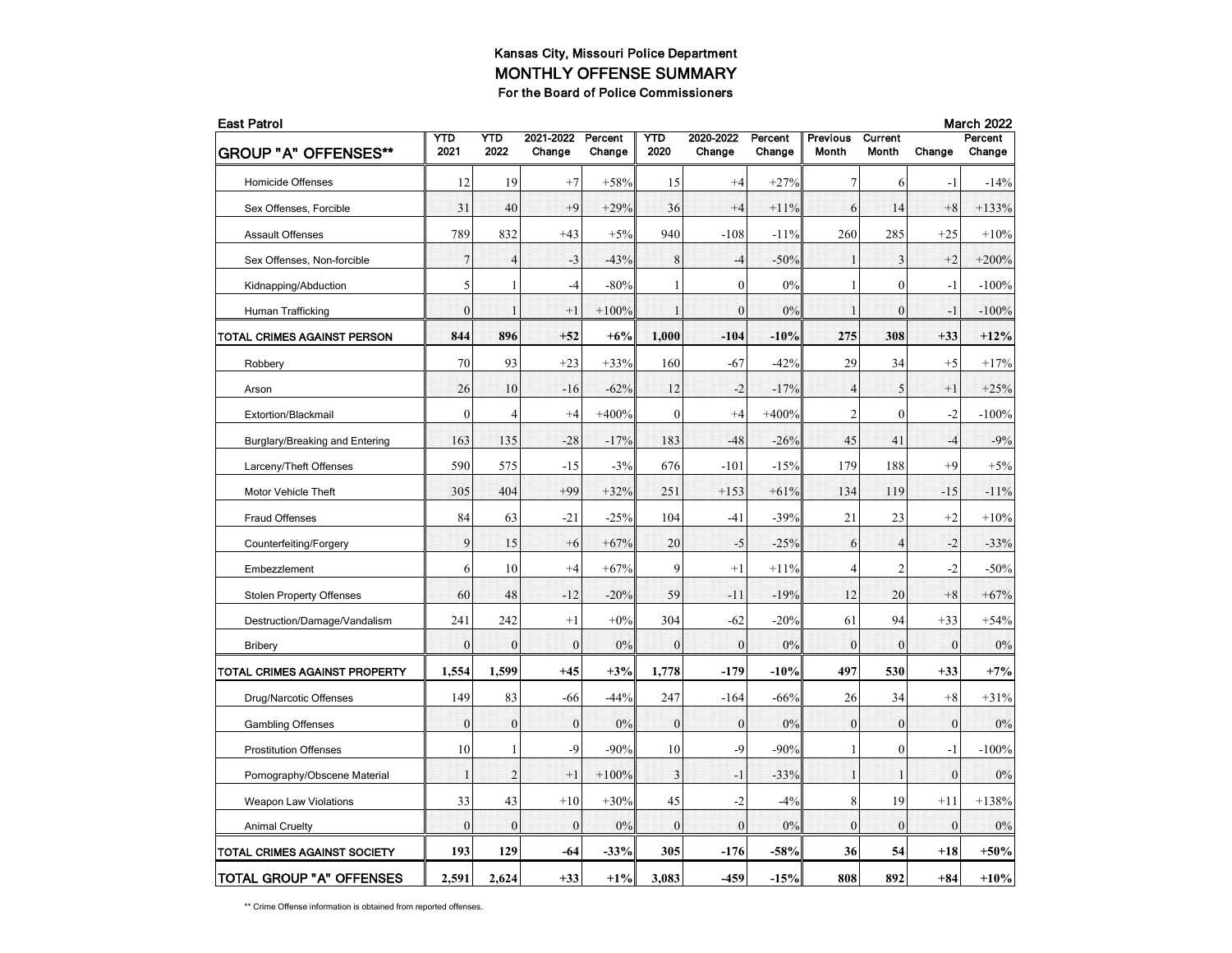| <b>North Patrol</b>             |                  |                |                     |                   |                |                     |                   |                          |                         |                  | <b>March 2022</b> |
|---------------------------------|------------------|----------------|---------------------|-------------------|----------------|---------------------|-------------------|--------------------------|-------------------------|------------------|-------------------|
| <b>GROUP "A" OFFENSES**</b>     | YTD<br>2021      | YTD<br>2022    | 2021-2022<br>Change | Percent<br>Change | YTD<br>2020    | 2020-2022<br>Change | Percent<br>Change | <b>Previous</b><br>Month | Current<br><b>Month</b> | Change           | Percent<br>Change |
| <b>Homicide Offenses</b>        | 3                | 1              | $-2$                | $-67%$            | 1              | $\mathbf{0}$        | 0%                | 1                        | $\mathbf{0}$            | $-1$             | $-100%$           |
| Sex Offenses, Forcible          | 3                | 7              | $+4$                | $+133%$           | 10             | $-3$                | $-30%$            | $\mathbf{1}$             | $\overline{2}$          | $+1$             | $+100%$           |
| <b>Assault Offenses</b>         | 194              | 207            | $+13$               | $+7%$             | 170            | $+37$               | $+22%$            | 75                       | 59                      | $-16$            | $-21%$            |
| Sex Offenses, Non-forcible      | 3                | $\mathbf{0}$   | $-3$                | $-100%$           | $\mathbf{1}$   | $-1$                | $-100%$           | $\mathbf{0}$             | $\mathbf{0}$            | $\boldsymbol{0}$ | 0%                |
| Kidnapping/Abduction            | $\mathbf{0}$     | $\mathbf{0}$   | $\mathbf{0}$        | 0%                | $\mathbf{0}$   | $\mathbf{0}$        | 0%                | $\mathbf{0}$             | $\mathbf{0}$            | $\theta$         | 0%                |
| Human Trafficking               | $\theta$         | $\theta$       | $\theta$            | 0%                | $\theta$       | $\theta$            | 0%                | $\mathbf{0}$             | $\theta$                | $\theta$         | 0%                |
| TOTAL CRIMES AGAINST PERSON     | 203              | 215            | $+12$               | $+6%$             | 182            | $+33$               | $+18%$            | 77                       | 61                      | $-16$            | $-21%$            |
| Robbery                         | 11               | 9              | $-2$                | $-18%$            | 16             | $-7$                | $-44%$            | $\mathbf{1}$             | 3                       | $+2$             | $+200%$           |
| Arson                           | $\boldsymbol{0}$ |                | $+1$                | $+100%$           | $\mathbf{1}$   | $\mathbf{0}$        | $0\%$             | $\bf{0}$                 | J                       | $+1$             | $+100%$           |
| Extortion/Blackmail             | $\mathbf{0}$     | $\mathbf{0}$   | $\overline{0}$      | 0%                | $\mathbf{0}$   | $\mathbf{0}$        | 0%                | $\mathbf{0}$             | $\mathbf{0}$            | $\mathbf{0}$     | 0%                |
| Burglary/Breaking and Entering  | 32               | 45             | $+13$               | $+41%$            | 45             | $\bf{0}$            | $0\%$             | 9                        | 15                      | $+6$             | $+67%$            |
| Larceny/Theft Offenses          | 424              | 414            | $-10$               | $-2\%$            | 391            | $+23$               | $+6%$             | 121                      | 156                     | $+35$            | $+29%$            |
| Motor Vehicle Theft             | 84               | 115            | $+31$               | $+37%$            | 72             | $+43$               | $+60%$            | 35                       | 33                      | $-2$             | $-6%$             |
| <b>Fraud Offenses</b>           | 81               | 66             | $-15$               | $-19%$            | 86             | $-20$               | $-23%$            | 21                       | 20                      | $-1$             | $-5%$             |
| Counterfeiting/Forgery          | 21               | 11             | $-10$               | $-48%$            | 19             | $-8$                | $-42%$            | 8                        | ା                       | $-7$             | $-88%$            |
| Embezzlement                    | 5                | 2              | $-3$                | $-60%$            | 4              | $-2$                | $-50%$            | $\mathbf{0}$             | $\mathbf{0}$            | $\mathbf{0}$     | 0%                |
| <b>Stolen Property Offenses</b> | $\overline{7}$   | $\overline{4}$ | $-3$                | $-43%$            | $\overline{2}$ | $+2$                | $+100%$           | $\overline{2}$           | ₹                       | $-1$             | $-50%$            |
| Destruction/Damage/Vandalism    | 82               | 81             | $-1$                | $-1\%$            | 83             | $-2$                | $-2%$             | 29                       | 32                      | $+3$             | $+10%$            |
| <b>Bribery</b>                  | $\bf{0}$         | $\mathbf{0}$   | $\overline{0}$      | 0%                | $\mathbf{0}$   | $\mathbf{0}$        | 0%                | $\mathbf{0}$             | $\mathbf{0}$            | $\mathbf{0}$     | 0%                |
| TOTAL CRIMES AGAINST PROPERTY   | 747              | 748            | $+1$                | $+0\%$            | 719            | $+29$               | $+4%$             | 226                      | 262                     | $+36$            | $+16%$            |
| Drug/Narcotic Offenses          | 17               | 18             | $+1$                | $+6%$             | 33             | $-15$               | $-45%$            | 10                       | 6                       | $-4$             | $-40%$            |
| <b>Gambling Offenses</b>        | $\Omega$         | $\mathbf{0}$   | $\overline{0}$      | 0%                | $\theta$       | $\mathbf{0}$        | 0%                | $\mathbf{0}$             | $\theta$                | $\theta$         | 0%                |
| <b>Prostitution Offenses</b>    | 1                | $\overline{c}$ | $+1$                | $+100%$           | $\overline{c}$ | $\boldsymbol{0}$    | 0%                | $\boldsymbol{0}$         | $\mathbf{0}$            | $\theta$         | 0%                |
| Pornography/Obscene Material    | $\mathbf{1}$     | $\mathbf{1}$   | $\boldsymbol{0}$    | 0%                | $\mathbf{1}$   | $\mathbf{0}$        | 0%                | $\boldsymbol{0}$         | 1                       | $+1$             | $+100%$           |
| <b>Weapon Law Violations</b>    | 1                | 4              | $+3$                | $+300%$           | 4              | $\mathbf{0}$        | 0%                | $\mathfrak{2}$           | $\mathbf{0}$            | $-2$             | $-100%$           |
| <b>Animal Cruelty</b>           | $\theta$         | $\mathbf{0}$   | $\theta$            | 0%                | $\theta$       | $\theta$            | 0%                | $\mathbf{0}$             | $\theta$                | $\theta$         | 0%                |
| TOTAL CRIMES AGAINST SOCIETY    | 20               | 25             | $+5$                | $+25%$            | 40             | $-15$               | $-38%$            | 12                       | 7                       | -5               | $-42%$            |
| TOTAL GROUP "A" OFFENSES        | 970              | 988            | $+18$               | $+2%$             | 941            | $+47$               | $+5%$             | 315                      | 330                     | $+15$            | $+5%$             |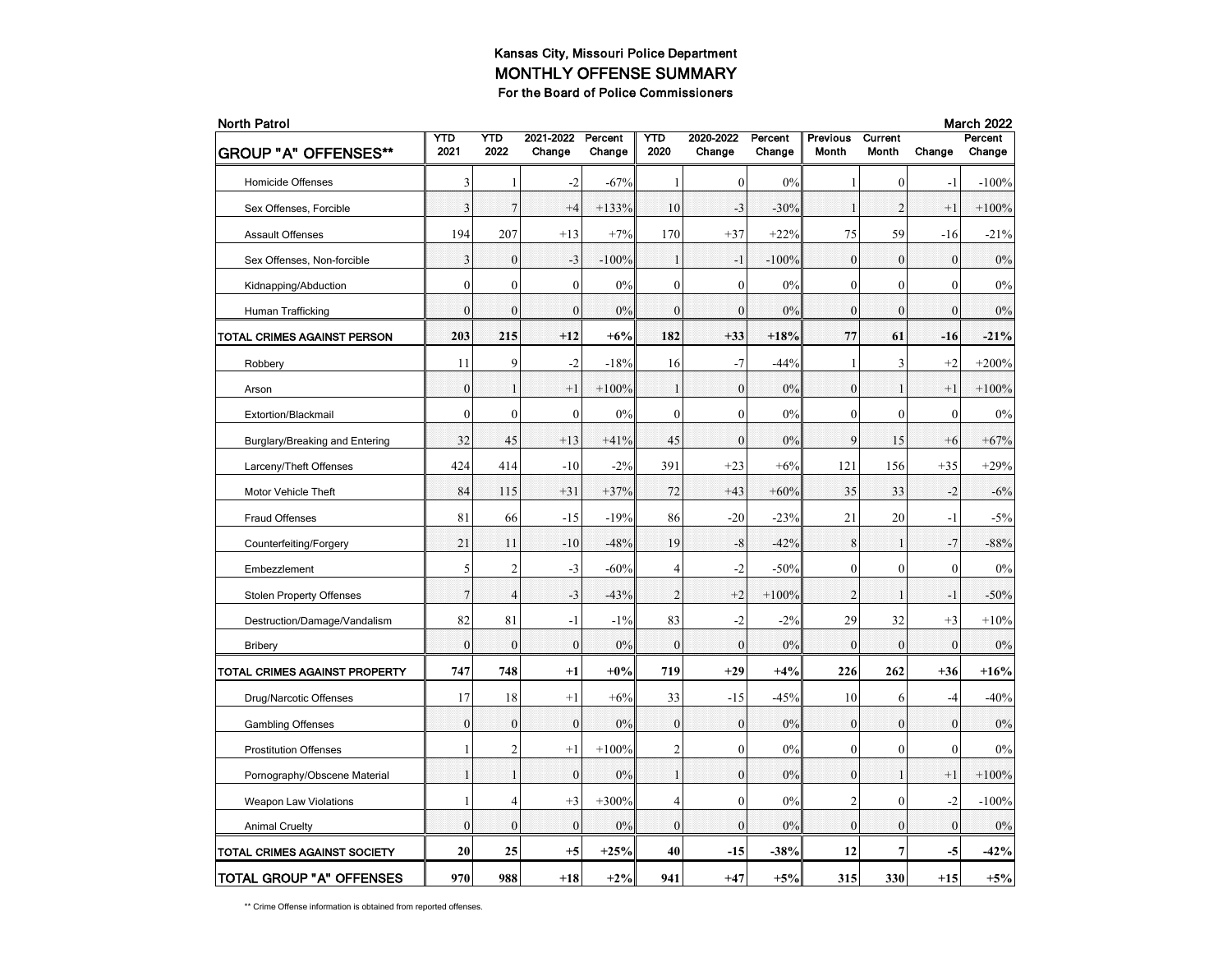| <b>South Patrol</b>             |                |                  |                     |                   |                |                     |                   |                          |                         | <b>March 2022</b> |                   |  |
|---------------------------------|----------------|------------------|---------------------|-------------------|----------------|---------------------|-------------------|--------------------------|-------------------------|-------------------|-------------------|--|
| <b>GROUP "A" OFFENSES**</b>     | YTD<br>2021    | YTD<br>2022      | 2021-2022<br>Change | Percent<br>Change | YTD<br>2020    | 2020-2022<br>Change | Percent<br>Change | <b>Previous</b><br>Month | Current<br><b>Month</b> | Change            | Percent<br>Change |  |
| <b>Homicide Offenses</b>        | $\overline{7}$ | 5                | $-2$                | $-29%$            | 7              | $-2$                | $-29%$            | 1                        | 3                       | $+2$              | $+200%$           |  |
| Sex Offenses, Forcible          | 17             | 8                | -9                  | $-53%$            | 13             | $-5$                | $-38%$            | $\boldsymbol{0}$         | 5                       | $+5$              | $+500%$           |  |
| <b>Assault Offenses</b>         | 404            | 411              | $+7$                | $+2%$             | 477            | $-66$               | $-14%$            | 90                       | 152                     | $+62$             | $+69%$            |  |
| Sex Offenses, Non-forcible      | $\mathbf{1}$   | $\overline{2}$   | $+1$                | $+100%$           | $\mathbf{0}$   | $+2$                | $+200%$           | $\mathbf{0}$             | $\overline{2}$          | $+2$              | $+200%$           |  |
| Kidnapping/Abduction            | $\overline{2}$ | 3                | $+1$                | $+50%$            | $\mathbf{0}$   | $+3$                | $+300%$           | $\mathfrak{2}$           | 1                       | $-1$              | $-50%$            |  |
| Human Trafficking               | $\theta$       | $\overline{2}$   | $+2$                | $+200%$           | $\theta$       | $+2$                | $+200%$           | $\mathbf{0}$             | $\overline{2}$          | $+2$              | $+200%$           |  |
| TOTAL CRIMES AGAINST PERSON     | 431            | 429              | $-2$                | -0%               | 497            | -68                 | $-14%$            | 93                       | 163                     | $+70$             | $+75%$            |  |
| Robbery                         | 22             | 27               | $+5$                | $+23%$            | 67             | $-40$               | $-60%$            | 6                        | 7                       | $+1$              | $+17%$            |  |
| Arson                           | $\mathbf{0}$   |                  | $+1$                | $+100%$           | $\overline{2}$ | $-1$                | $-50%$            | $\mathbf 1$              | $\boldsymbol{0}$        | $-1$              | $-100%$           |  |
| Extortion/Blackmail             | $\mathbf{0}$   | 1                | $+1$                | $+100%$           | $\mathbf{0}$   | $+1$                | $+100%$           | $\mathbf{0}$             | 1                       | $+1$              | $+100%$           |  |
| Burglary/Breaking and Entering  | 89             | 96               | $+7$                | $+8%$             | 105            | $-9$                | $-9%$             | 24                       | 37                      | $+13$             | $+54%$            |  |
| Larceny/Theft Offenses          | 393            | 326              | $-67$               | $-17%$            | 381            | $-55$               | $-14%$            | 92                       | 129                     | $+37$             | $+40%$            |  |
| Motor Vehicle Theft             | 166            | 132              | $-34$               | $-20%$            | 117            | $+15$               | $+13%$            | 38                       | 45                      | $+7$              | $+18%$            |  |
| <b>Fraud Offenses</b>           | 70             | 57               | $-13$               | $-19%$            | 72             | $-15$               | $-21%$            | 13                       | 23                      | $+10$             | $+77%$            |  |
| Counterfeiting/Forgery          | 11             | 5                | $-6$                | $-55%$            | 17             | $-12$               | $-71%$            | $\mathbf{1}$             | ٦                       | $\mathbf{0}$      | 0%                |  |
| Embezzlement                    | 16             | 4                | $-12$               | $-75%$            | 10             | -6                  | $-60%$            | $\mathbf{0}$             | 2                       | $+2$              | $+200%$           |  |
| <b>Stolen Property Offenses</b> | 16             | 20               | $+4$                | $+25%$            | 15             | $+5$                | $+33%$            | 9                        | $\overline{7}$          | $-2$              | $-22%$            |  |
| Destruction/Damage/Vandalism    | 122            | 142              | $+20$               | $+16%$            | 127            | $+15$               | $+12%$            | 32                       | 63                      | $+31$             | $+97%$            |  |
| <b>Bribery</b>                  | $\bf{0}$       | $\mathbf{0}$     | $\overline{0}$      | 0%                | $\mathbf{0}$   | $\mathbf{0}$        | 0%                | $\mathbf{0}$             | $\mathbf{0}$            | $\mathbf{0}$      | 0%                |  |
| TOTAL CRIMES AGAINST PROPERTY   | 905            | 811              | $-94$               | $-10%$            | 913            | $-102$              | $-11%$            | 216                      | 315                     | $+99$             | $+46%$            |  |
| Drug/Narcotic Offenses          | 27             | 15               | $-12$               | $-44%$            | 48             | $-33$               | $-69%$            | 3                        | 4                       | $+1$              | $+33%$            |  |
| <b>Gambling Offenses</b>        | $\Omega$       | $\mathbf{0}$     | $\overline{0}$      | 0%                | $\theta$       | $\mathbf{0}$        | 0%                | $\mathbf{0}$             | $\theta$                | $\mathbf{0}$      | 0%                |  |
| <b>Prostitution Offenses</b>    | 5              | $\boldsymbol{0}$ | $-5$                | $-100%$           | $\mathbf{0}$   | $\mathbf{0}$        | 0%                | $\boldsymbol{0}$         | $\mathbf{0}$            | $\theta$          | 0%                |  |
| Pornography/Obscene Material    | $\mathbf{0}$   | $\overline{2}$   | $+2$                | $+200%$           | $\mathbf{0}$   | $+2$                | $+200%$           | $\mathbf{1}$             | $\mathbf{1}$            | $\mathbf{0}$      | 0%                |  |
| <b>Weapon Law Violations</b>    | 12             | 3                | $-9$                | $-75%$            | 16             | $-13$               | $-81%$            | $\mathfrak{2}$           | $\mathbf{0}$            | $-2$              | $-100%$           |  |
| <b>Animal Cruelty</b>           | $\theta$       | $\mathbf{0}$     | $\theta$            | 0%                | 1              | $-1$                | $-100%$           | $\mathbf{0}$             | $\theta$                | $\theta$          | 0%                |  |
| TOTAL CRIMES AGAINST SOCIETY    | 44             | 20               | -24                 | $-55%$            | 64             | -44                 | $-69%$            | 6                        | 5                       | $-1$              | $-17%$            |  |
| TOTAL GROUP "A" OFFENSES        | 1,380          | 1,260            | $-120$              | $-9%$             | 1,474          | $-214$              | $-15%$            | 315                      | 483                     | $+168$            | $+53%$            |  |